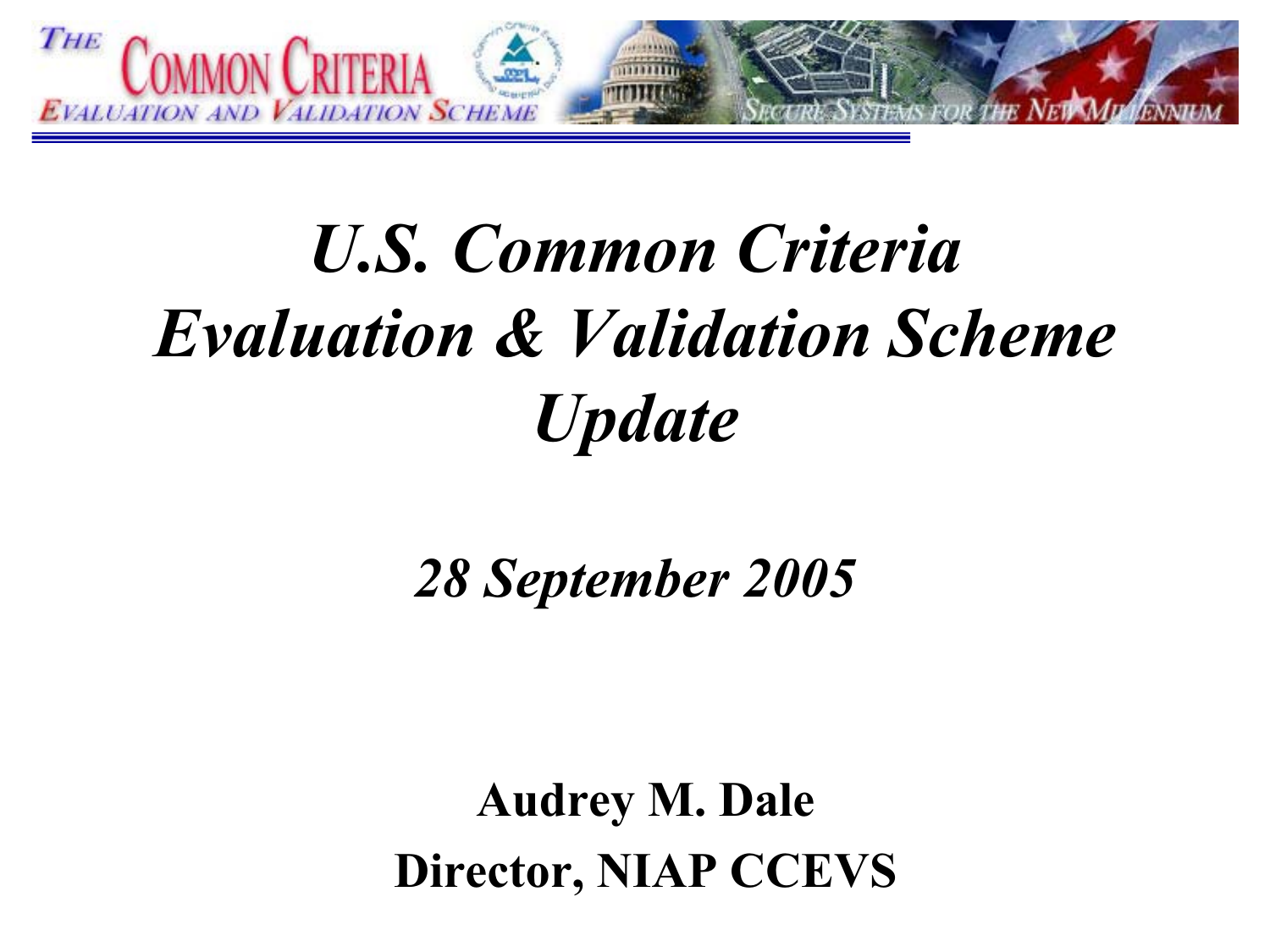

Agenda

- How the U.S. CCEVS Program has grown
- Where the U.S. CCEVS Program is today
- Where the U.S. CCEVS Program wants to go in the future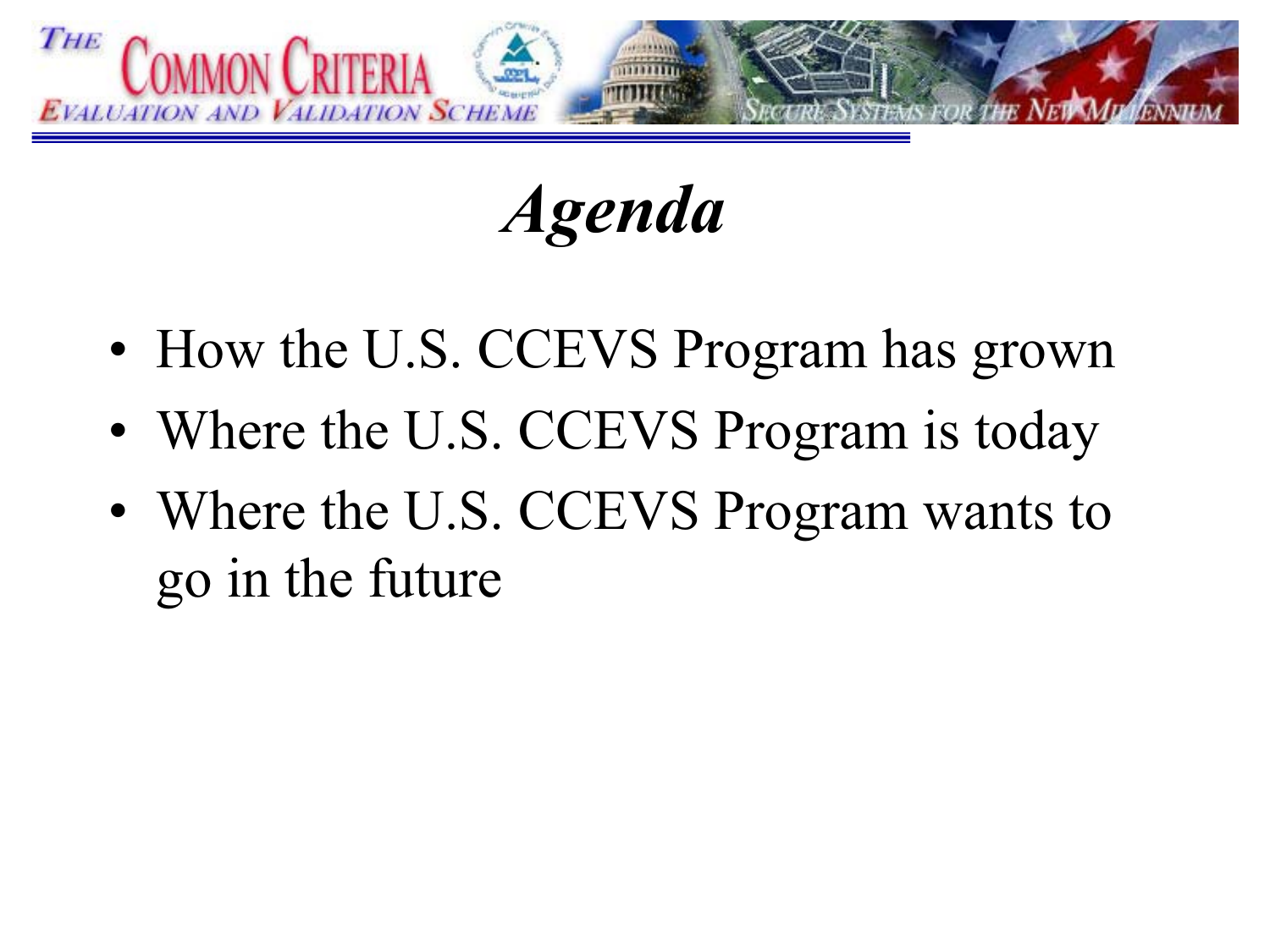

#### How CCEVS Has Grown

| <b>Oct 2000</b>             | <b>Jun 2002</b>              | <b>July 2005</b>              |
|-----------------------------|------------------------------|-------------------------------|
| 4 CCTL <sub>s</sub>         | 6 CCTL <sub>s</sub>          | 10 CCTLs                      |
| 2 Products in<br>Evaluation | 40 Products in<br>Evaluation | 154 Products in<br>Evaluation |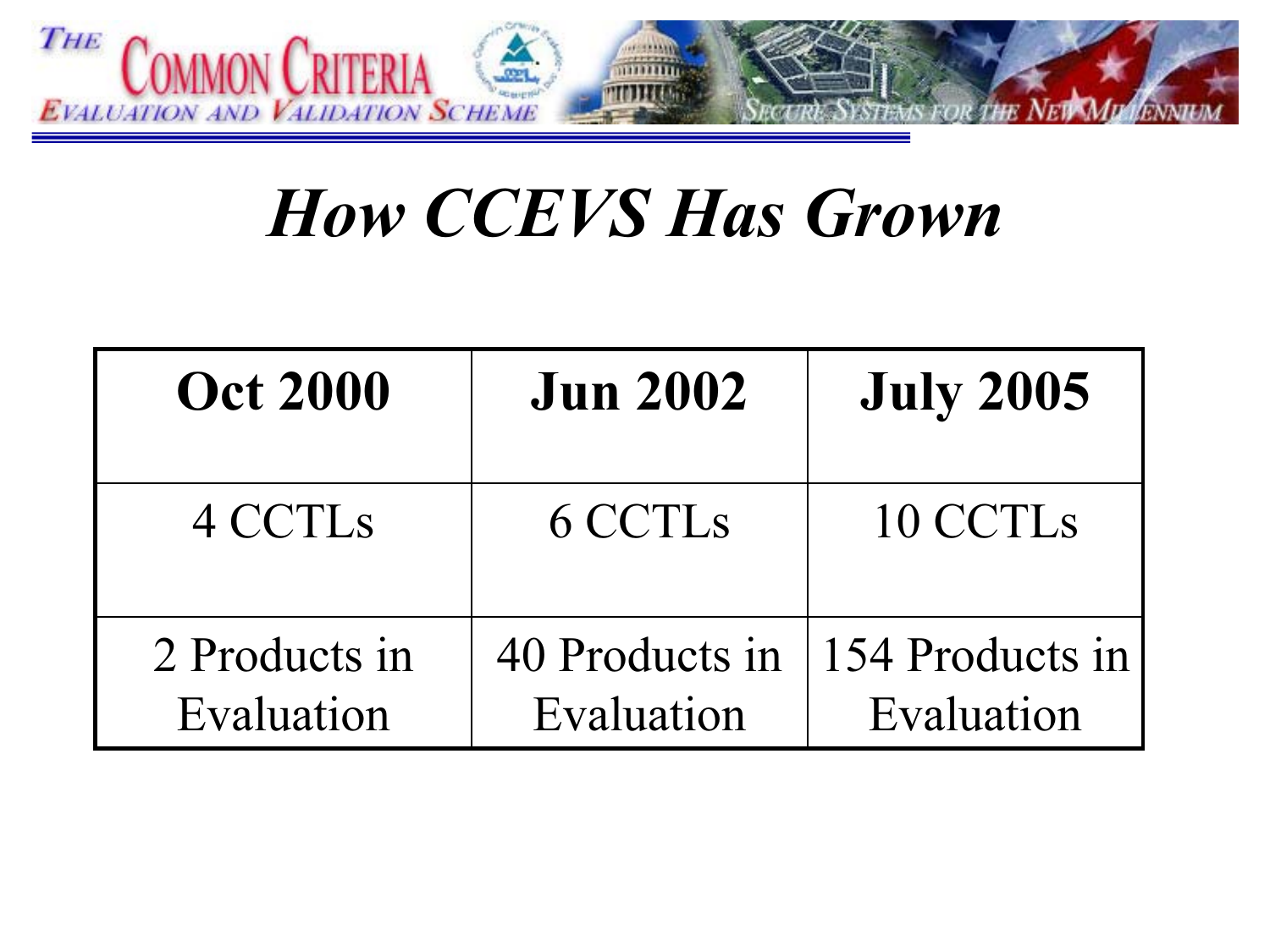

### How CCEVS Has Grown

2002-2005 Evaluation Timeline

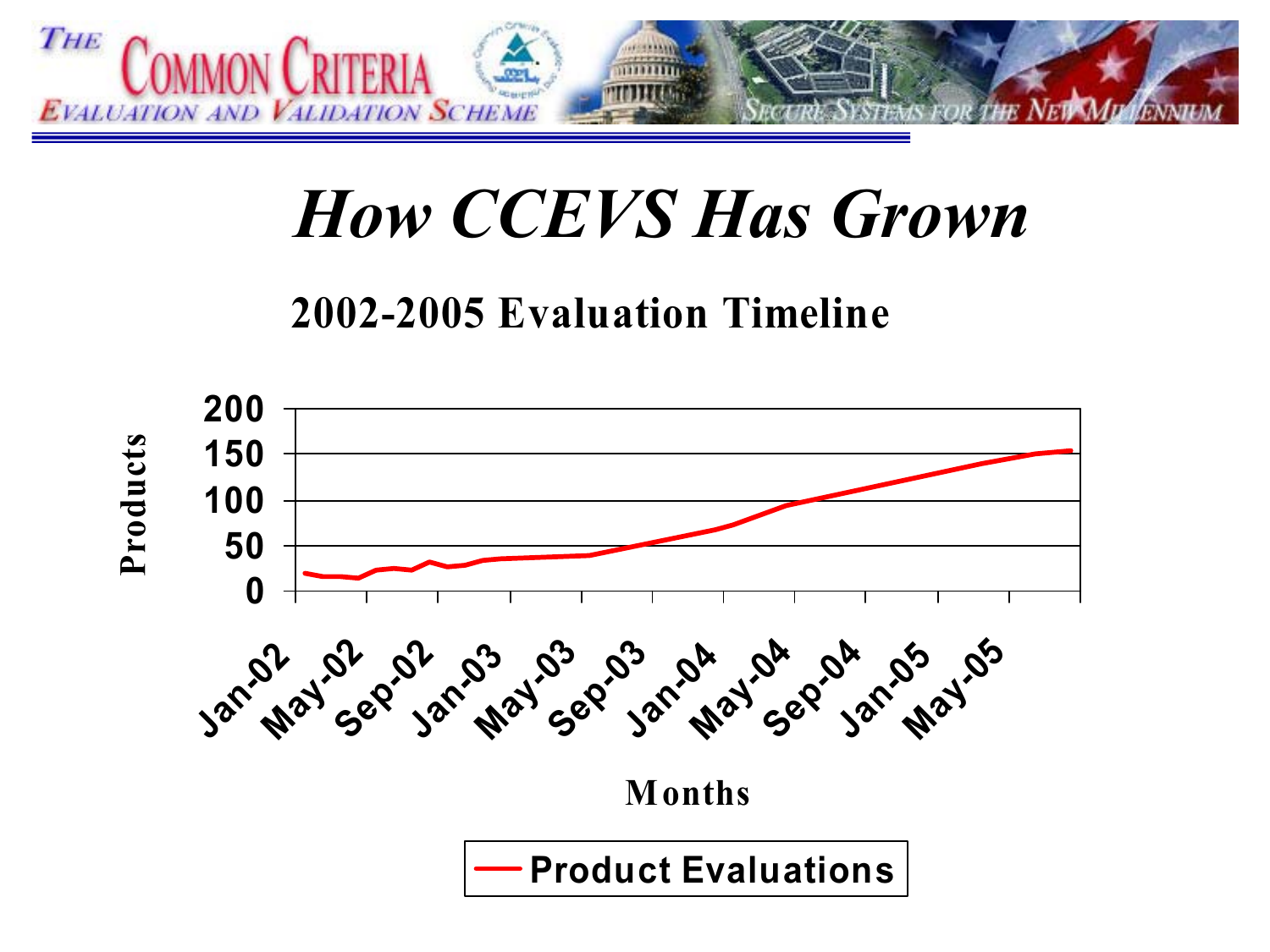

# Where We Are Today

- Common Criteria Testing Labs (CCTLs)
	- 10 accredited labs
	- 5 candidate labs
- Products (July 2005)
	- 154 products "in progress"
	- 94 certificates issued to date
	- Average of 8-10 new products in per month
	- Average of 2-4 certificates issued per month
- Protection Profiles (PPs)
	- 31 PPs in development
	- 27 validated U.S. Government PPs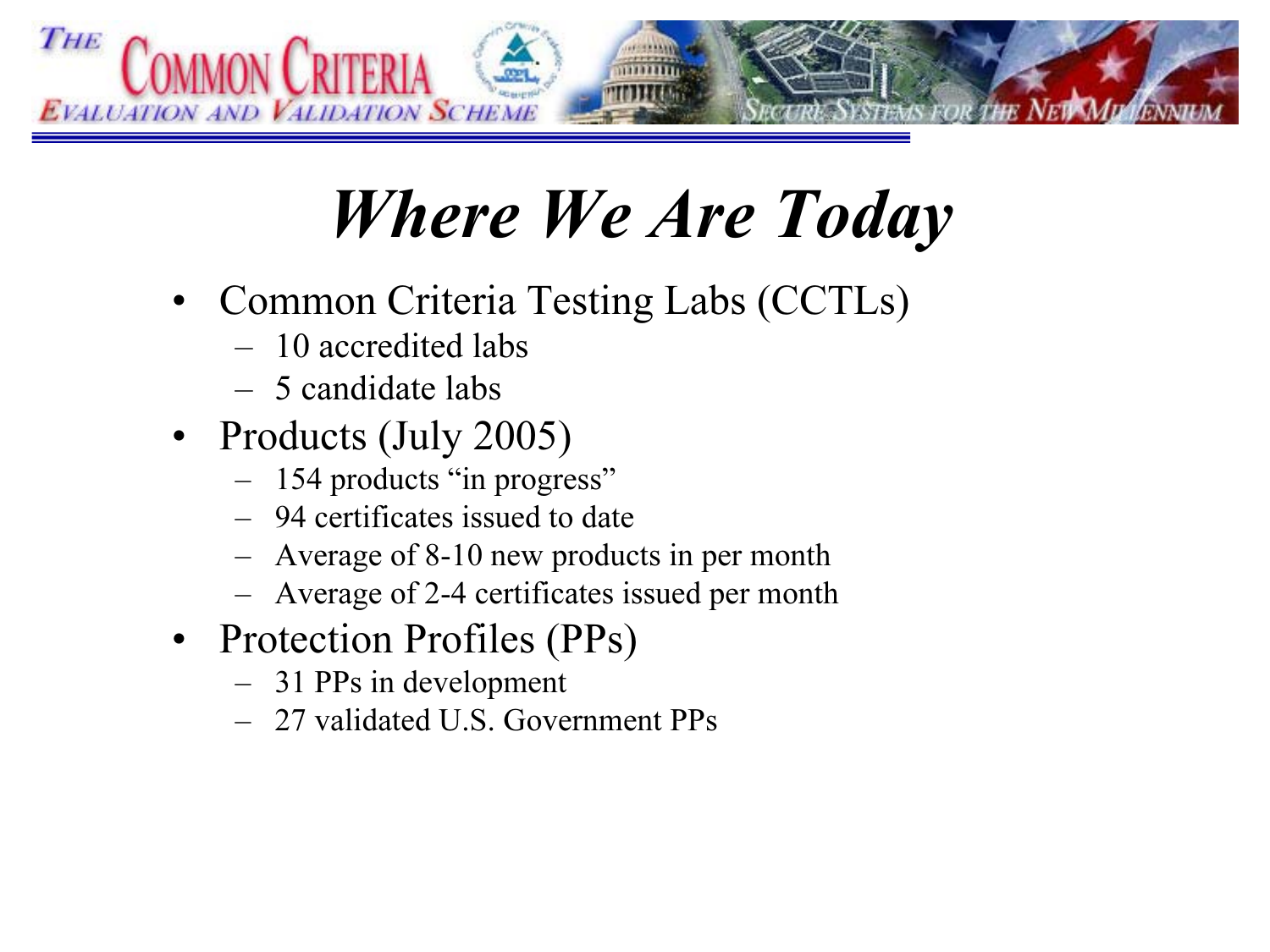

## Where We Are Today - CCTLs

- 1. Booz Allen Hamilton
- 2. Arca
- 3. atsec
- 4. **COACT, Inc.** Columbia, Maryland
- 5. **Computer Sciences Corp.** Annapolis Junction, MD
- **6.** Criterian Independent Labs Fairmont, West Virginia
- 7. **CygnaCom Solutions, Inc.** McLean, Virginia
- 8. InfoGard Laboratories, Inc. San Luis Obispo, CA
- 9. Science Applications Int'l Corp. Columbia, MD
- 10. Lockheed Martin

 Linthicum, Maryland Sterling, Virginia Austin, Texas Hanover, MD

Plus 5 Candidate Labs (Ashton, BKP, BT, Corsec, DIAL)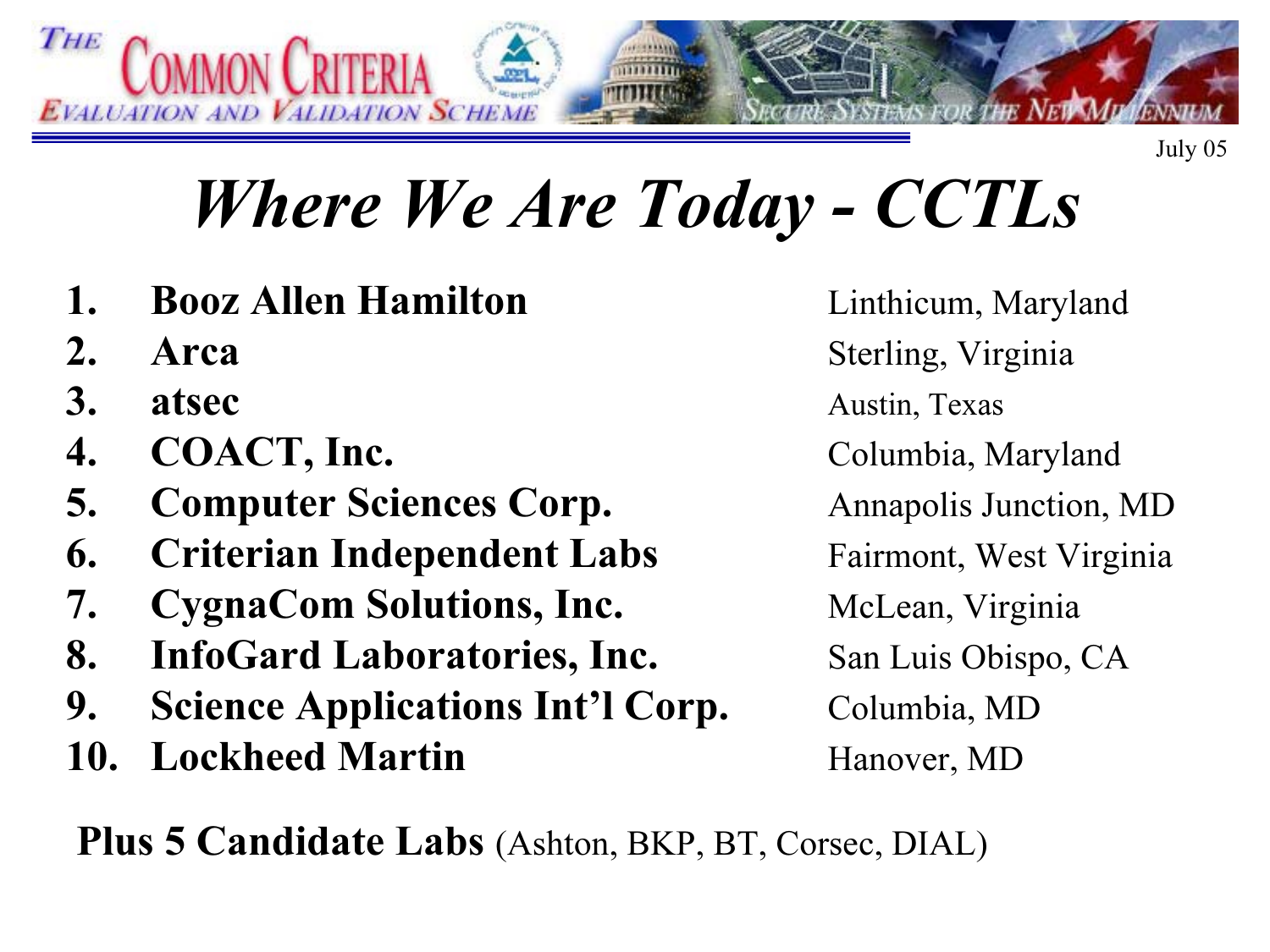

July 05

#### Where We Are Today Evaluations by CCTL

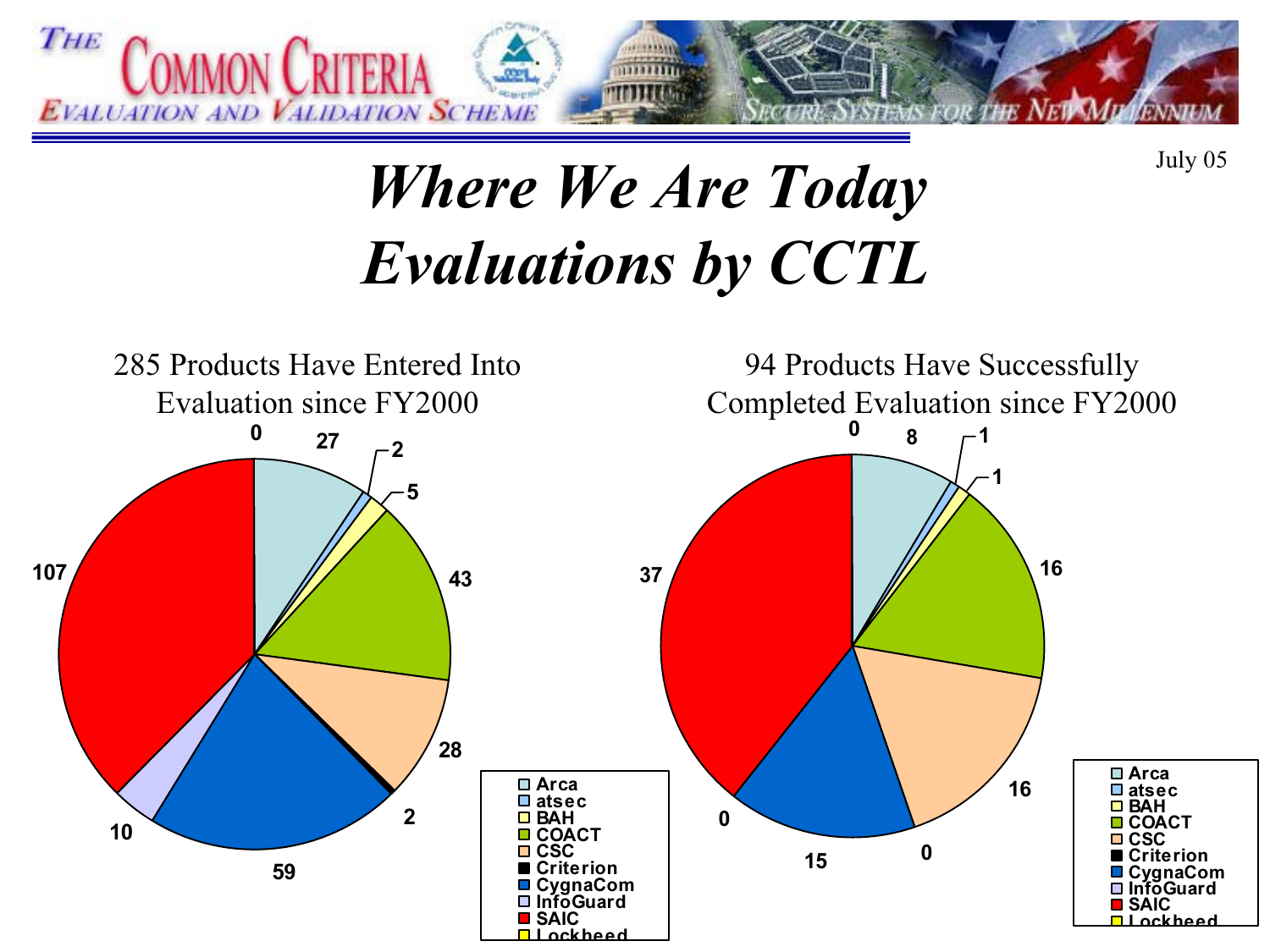

July 05

### Where We Are Today - Products

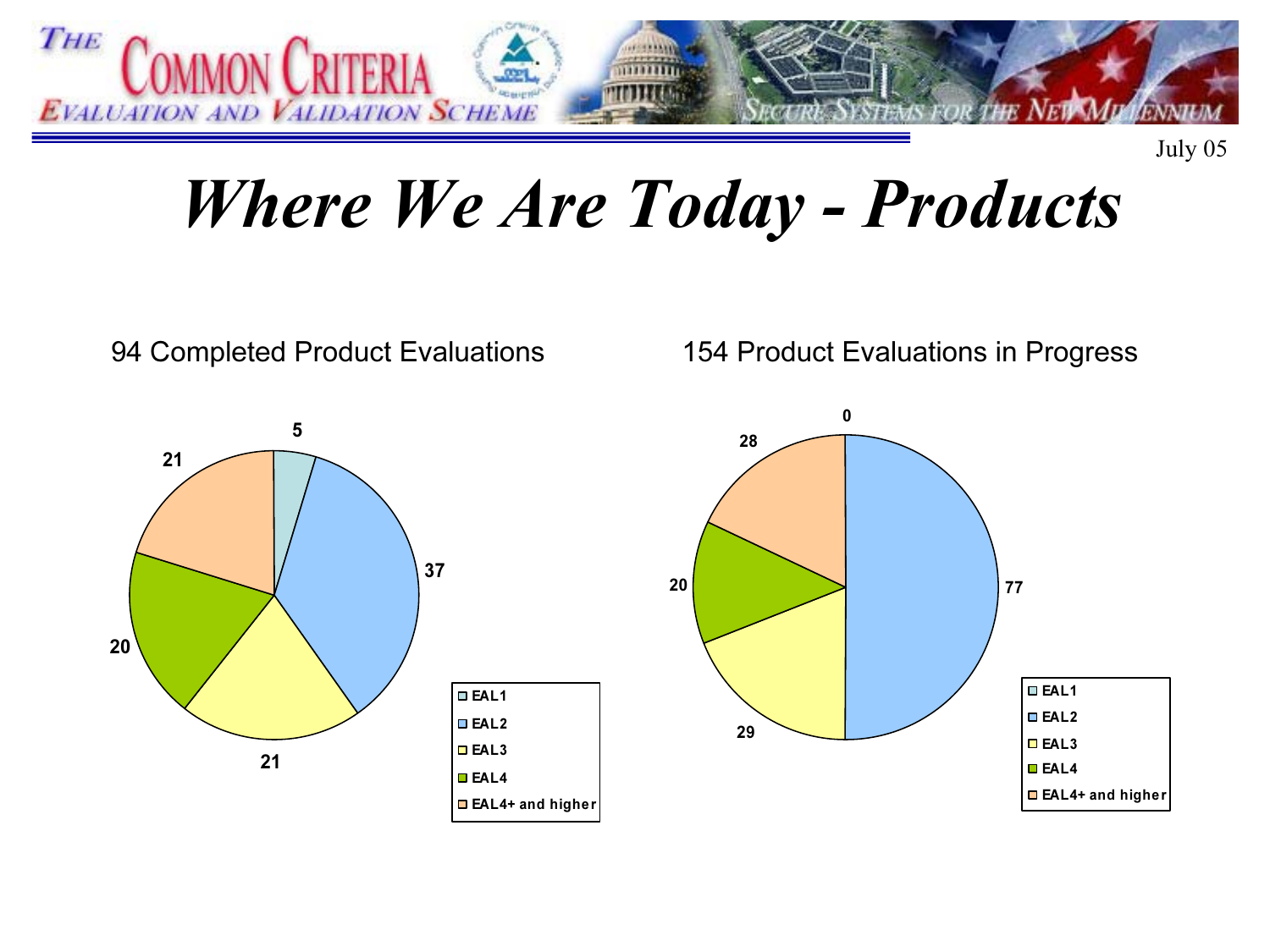#### SNAPSHOT (PRODUCTS IN EVALUATION) 27 JULY 2005

| <b>TECHNOLOGIES (No. of products)</b> | EAL1 | EAL <sub>2</sub> | EAL <sub>3</sub> | EAL <sub>4</sub>        | <b>EAL 5</b>   | EAL <sub>6</sub> | EAL <sub>7</sub> | <b>BASIC</b>   | <b>MEDIUM</b> |
|---------------------------------------|------|------------------|------------------|-------------------------|----------------|------------------|------------------|----------------|---------------|
| Certificate Management (3)            |      |                  | $\overline{2}$   | $\mathbf{1}$            |                |                  |                  | $\overline{2}$ |               |
| Firewalls (17)                        |      | 2 <sup>1</sup>   | $\overline{2}$   | 13                      |                |                  |                  | $6\phantom{1}$ | 13            |
| Guards (3)                            |      |                  |                  | 3                       |                |                  |                  |                |               |
| Intrusion Detection Systems (12)      |      | $\overline{7}$   | 5                |                         |                |                  |                  | $\overline{3}$ |               |
| Miscellaneous (38)                    |      | 25               | $\boldsymbol{6}$ | $\overline{7}$          |                |                  |                  |                |               |
| Multiple Domain Solutions (2)         |      |                  |                  | $\mathbf{1}$            | $\mathbf{1}$   |                  |                  |                |               |
| Network Access Control (3)            |      | 2                | $\mathbf{1}$     |                         |                |                  |                  |                |               |
| Network Management (9)                |      | $\overline{7}$   | $\mathbf{1}$     | $\mathbf{1}$            |                |                  |                  |                |               |
| Operating Systems (8)                 |      | $\overline{2}$   | $\mathbf{1}$     | $\overline{\mathbf{4}}$ |                |                  | $\mathbf{1}$     | $5\phantom{.}$ | $\mathbf{1}$  |
| PC Access Control (5)                 |      | $\overline{3}$   | $\mathbf{1}$     | $\overline{1}$          |                |                  |                  |                |               |
| Peripheral Switches (2)               |      |                  |                  |                         | $\overline{1}$ |                  | $\mathbf{1}$     |                |               |
| PKI/KMI (1)                           |      |                  |                  | $\mathbf{1}$            |                |                  |                  |                |               |
| Routers (2)                           |      | $\mathbf{1}$     | $\mathbf{1}$     |                         |                |                  |                  |                |               |
| Secure Messaging (4)                  |      | $\overline{3}$   | $\mathbf{1}$     |                         |                |                  |                  |                |               |
| Security Management (4)               |      | $\overline{3}$   | $\mathbf{1}$     |                         |                |                  |                  |                |               |
| Sensitive Data Protection (13)        |      | $\boldsymbol{8}$ | $\mathbf{1}$     | $\overline{4}$          |                |                  |                  |                |               |
| Single Level Web Servers (6)          |      | 5                | $\mathbf{1}$     |                         |                |                  |                  |                |               |
| Switches (7)                          |      | $\overline{2}$   | $\overline{4}$   | $\mathbf{1}$            |                |                  |                  |                |               |
| Trusted DBMS (1)                      |      |                  | $\mathbf{1}$     |                         |                |                  |                  |                |               |
| Wireless LANS (3)                     |      | $\overline{3}$   |                  |                         |                |                  |                  |                |               |

| ΠΟΤΛΙ<br>$= 143$ | $-10$<br>I J | 20 <sub>o</sub><br>w | $\sim$<br>. |  |  | <b>PEAK</b> |
|------------------|--------------|----------------------|-------------|--|--|-------------|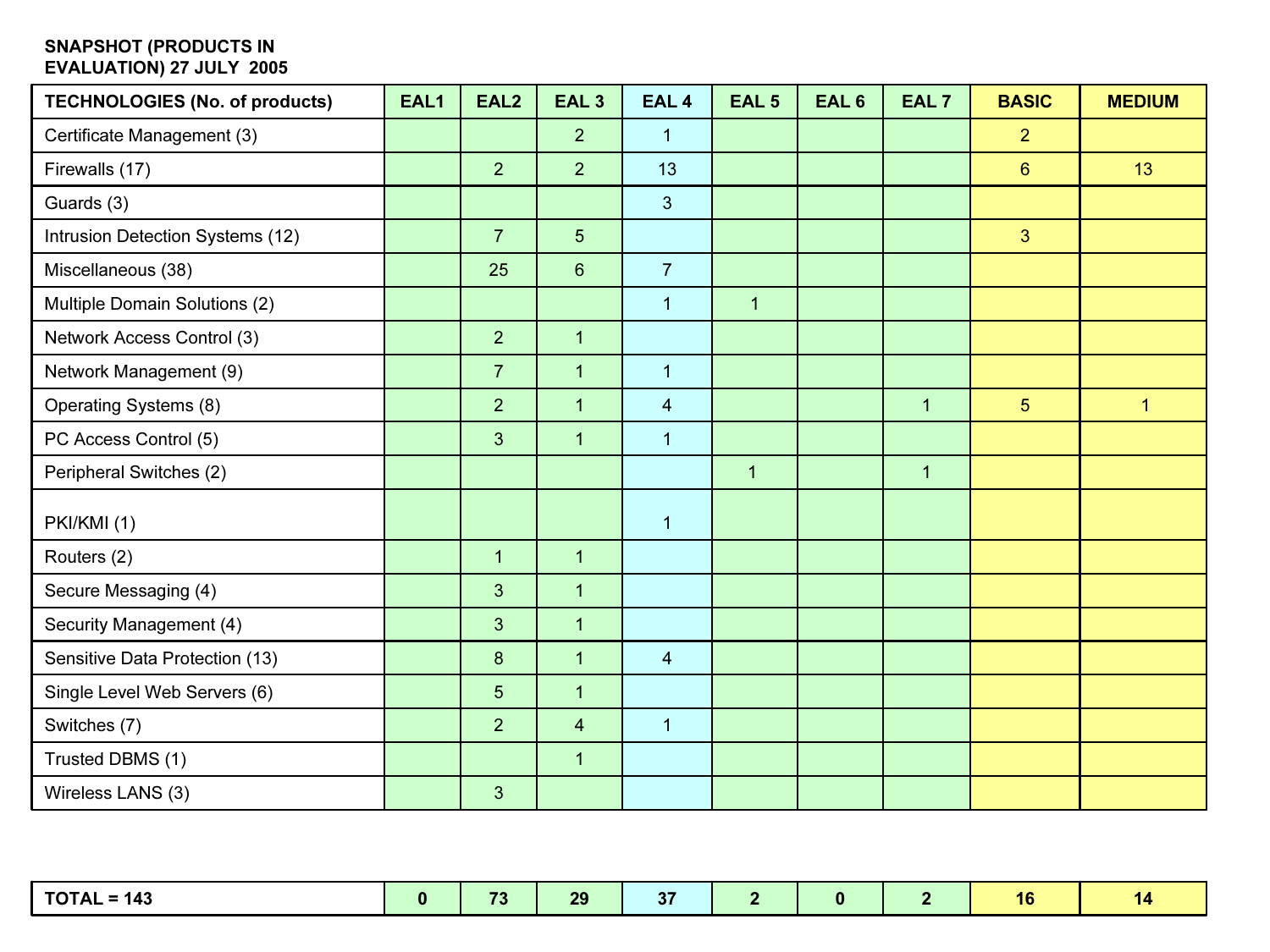

| Validated Protection Profiles           |           |                |                |                         |   |   |                |                                                      |                             |                                  |                |  |
|-----------------------------------------|-----------|----------------|----------------|-------------------------|---|---|----------------|------------------------------------------------------|-----------------------------|----------------------------------|----------------|--|
| <b>TECHNOLOGIES</b><br>(number of       | EAL claim |                |                |                         |   |   |                | As of 7-27-2005<br><b>BASIC</b><br><b>ROBUSTNESS</b> | MEDIUM<br><b>ROBUSTNESS</b> | <b>HIGH</b><br><b>ROBUSTNESS</b> | Total          |  |
| protection<br>Profiles)                 |           | $\overline{2}$ | 3              | $\overline{\mathbf{4}}$ | 5 | 6 | $\overline{7}$ | Based on Consistency Manual                          |                             |                                  |                |  |
| Operating Systems                       |           |                | $\overline{2}$ |                         |   |   |                |                                                      | $\overline{2}$              |                                  | $\overline{4}$ |  |
| Firewalls                               |           | $\overline{2}$ |                |                         |   |   |                |                                                      | $\overline{2}$              |                                  | $\overline{4}$ |  |
| W ireless                               |           |                |                |                         |   |   |                |                                                      |                             |                                  |                |  |
| W e b                                   |           |                |                |                         |   |   |                |                                                      |                             |                                  |                |  |
| ID <sub>S</sub>                         |           | $\overline{4}$ |                |                         |   |   |                |                                                      |                             |                                  | $\overline{4}$ |  |
| <b>VPN</b>                              |           |                |                |                         |   |   |                |                                                      |                             |                                  |                |  |
| B iom etrics                            |           |                |                |                         |   |   |                |                                                      |                             |                                  | $\mathbf{1}$   |  |
| $PKI*$                                  |           |                | $\overline{2}$ | $\overline{3}$          |   |   |                |                                                      | $\overline{2}$              |                                  | $7*$           |  |
| PKE                                     |           |                |                |                         |   |   |                |                                                      |                             |                                  |                |  |
| <b>VOIP</b>                             |           |                |                |                         |   |   |                |                                                      |                             |                                  |                |  |
| Router                                  |           |                |                |                         |   |   |                |                                                      |                             |                                  |                |  |
| Controlled interface<br>(1)             |           |                |                |                         |   |   |                |                                                      |                             |                                  |                |  |
| Anti-Virus                              |           |                |                |                         |   |   |                | $\mathbf{1}$                                         |                             |                                  |                |  |
| Database                                |           |                |                |                         |   |   |                |                                                      |                             |                                  |                |  |
| Peripheral switch                       |           |                |                | $\mathbf{1}$            |   |   |                |                                                      |                             |                                  |                |  |
| Certificate<br>Management               |           | $\mathbf{1}$   | $\mathbf{1}$   | $\mathbf{1}$            |   |   |                |                                                      |                             |                                  | $\overline{4}$ |  |
|                                         |           |                |                |                         |   |   |                |                                                      |                             |                                  |                |  |
| * Profiles claim<br>multiple EAL levels |           |                |                |                         |   |   |                |                                                      |                             |                                  |                |  |
| Total                                   |           | $\tau$         | 5              | 5                       |   |   |                | $\overline{2}$                                       | $\overline{7}$              |                                  | 27             |  |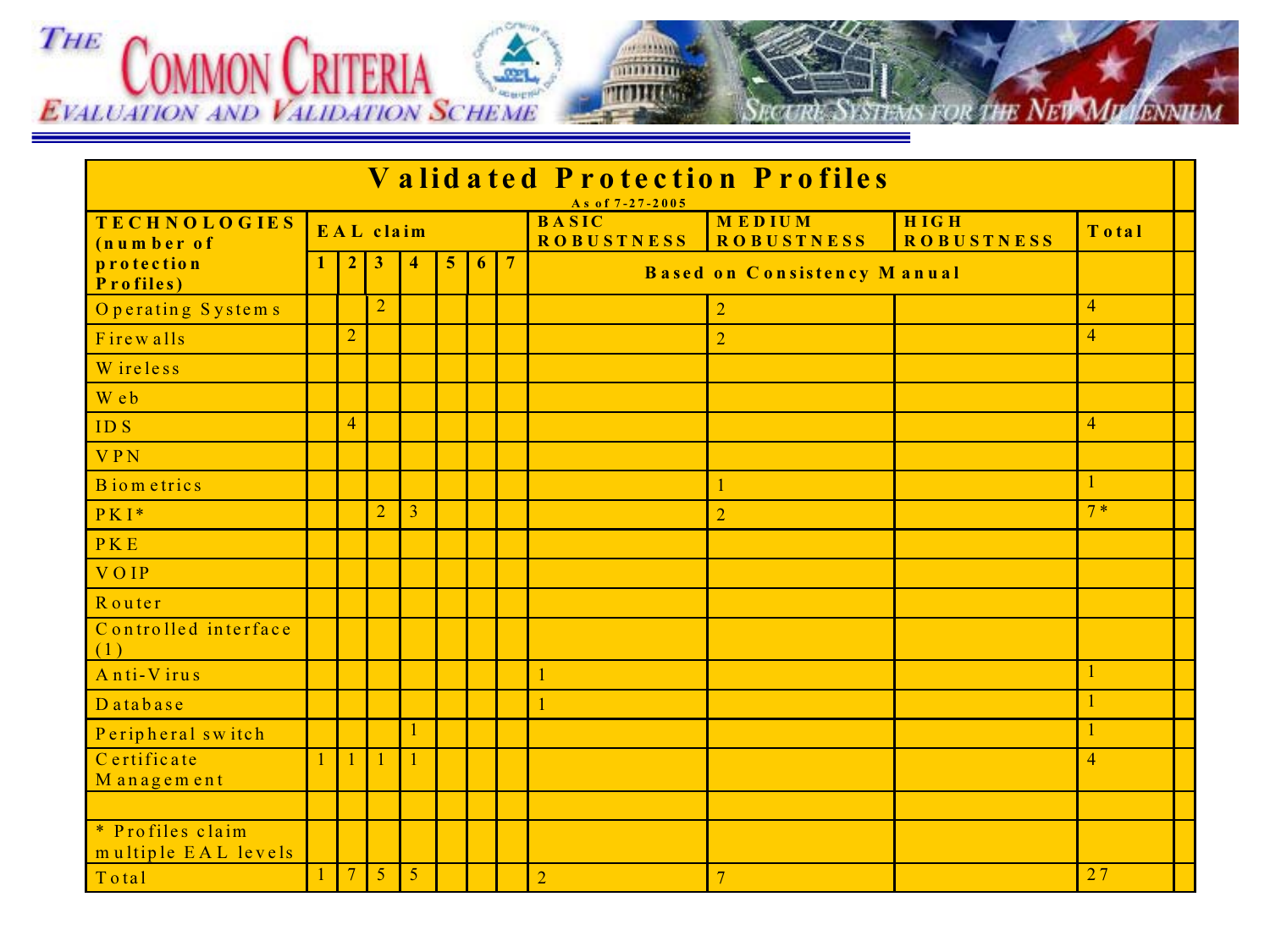

# Where We Want To Go

- Increase validated product customer base
	- Broader government acceptance & use of validated products
	- Encourage commercial market use of validated products
- Increase number of validated Protection Profiles
	- –Wider variety of technology areas, consistency amongst PPs
	- –Address needs of other government & commercial markets
- Investigate ways to make evaluations & validations more efficient
	- –Contain validation resources within the bounds of Mutual Recognition
	- –Maintain consistency amongst evaluations & validations
	- –Investigate use of tools
- •Pursue fee-for-service model for validation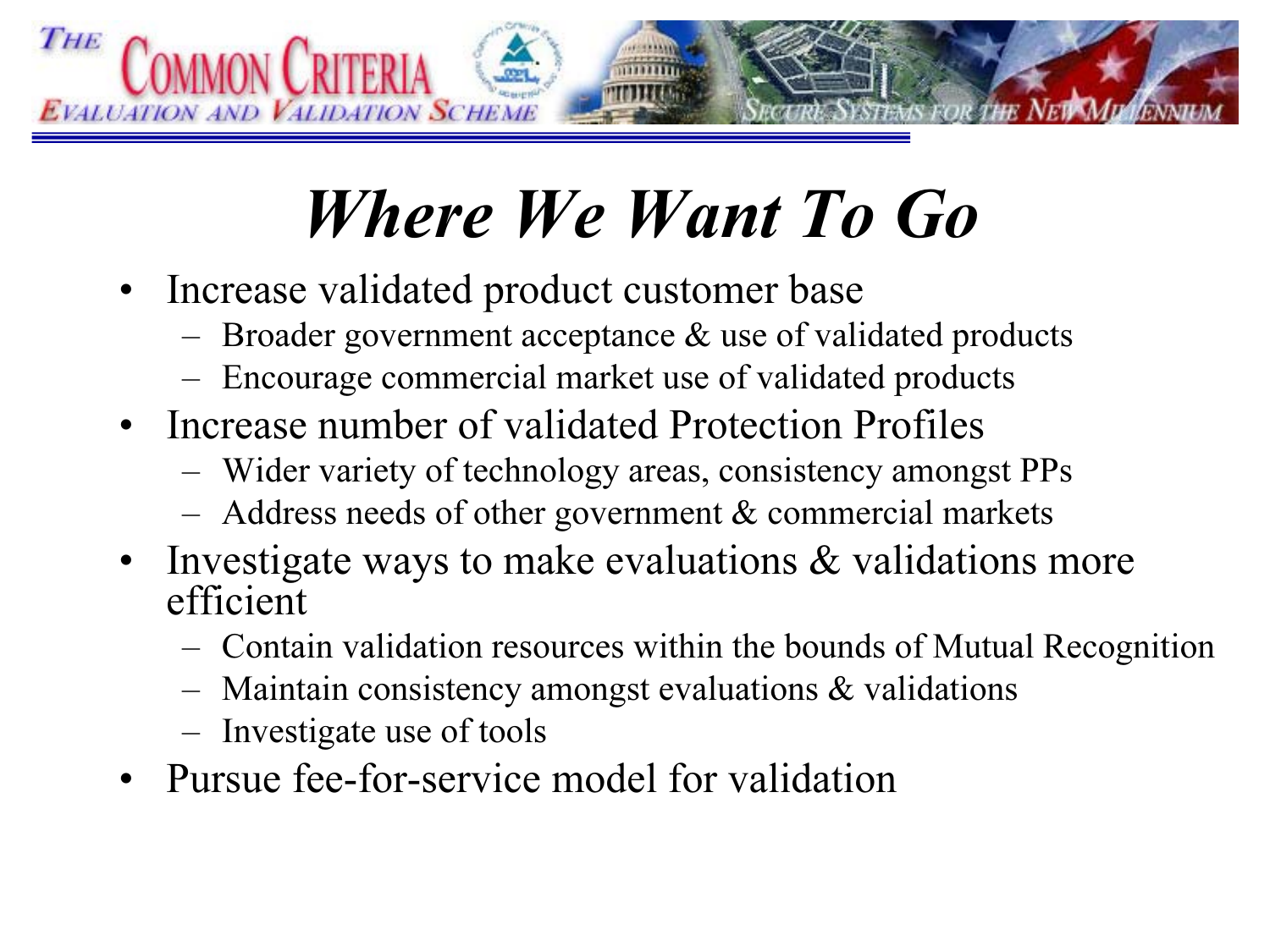

# Questions ?

## Important Web Sites

NIAP CCEVS: http://niap.nist.gov/cc-scheme CC Portal: http://www.commoncriteriaportal.org Protection Profiles: http://niap.nist.gov/pp/index.html Validated Products:

http://niap.nist.gov/cc-scheme/Validated Products.html